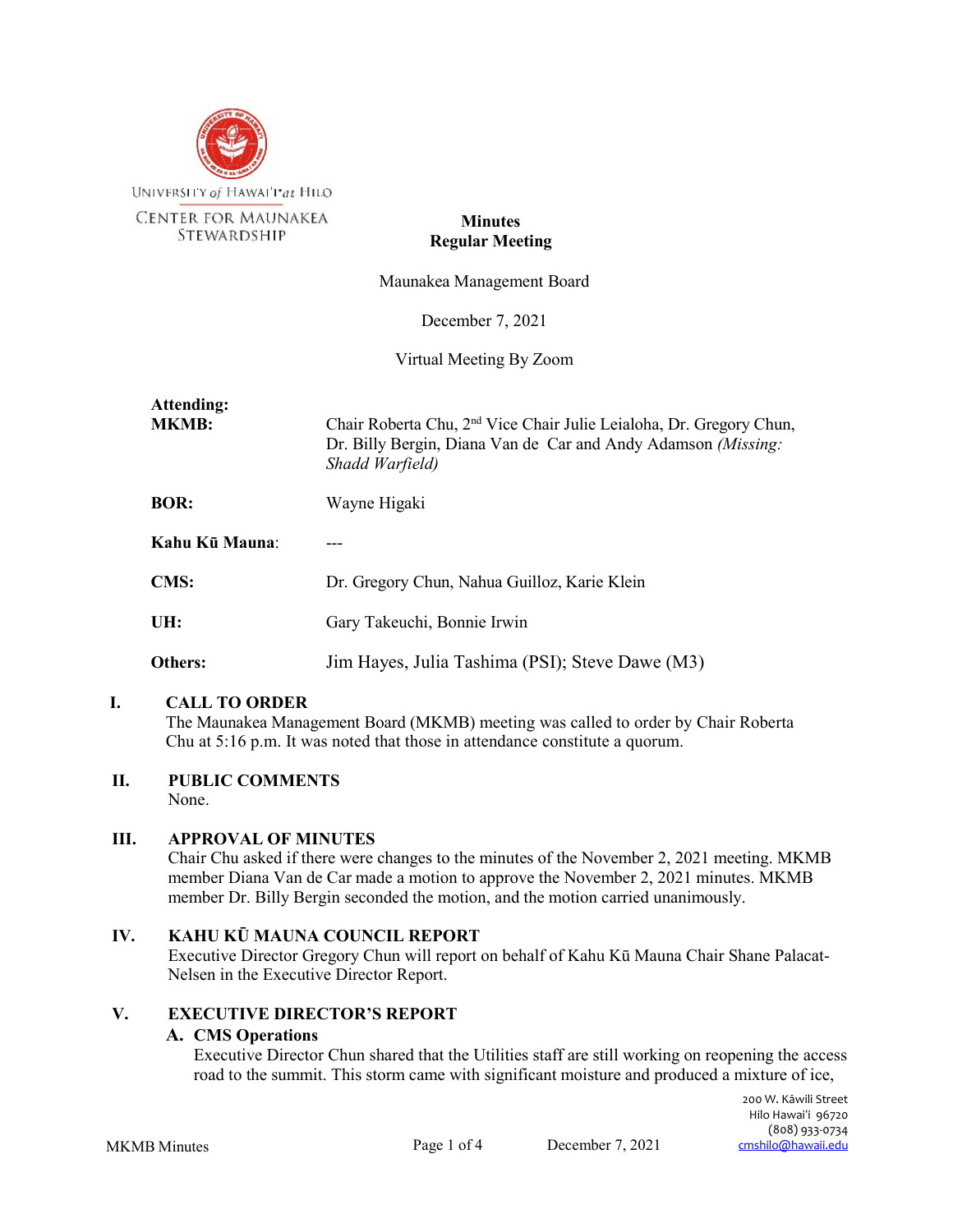slush, and snow that has required we keep the road closed to the public for safety reasons. As of this afternoon, access was open to three of the observatories but progress was being made with the others. The public is encouraged to monitor the CMS website for road closure information and weather updates.

## **B. Advisory Groups**

- i. Kahu Kū Mauna (KKM) met on December 2, 2021 and provided their input on the Caltech Submillimeter Observatory (CSO) preconstruction drawings and several other minor MKO projects. There were no significant concerns expressed about the CSO construction drawings or any of the other projects. KKM has updated their member recruitment materials and has asked that CMS leadership assist with recruiting additional members for nomination. Executive Director Chun and Director Nahua Guilloz are identifying potential candidates that they will screen before bringing them forward to KKM to consider.
- ii. The Environment Committee (EC) met on November 18, 2021 and reviewed the CSO preconstruction drawings. No significant concerns were identified. The EC is meeting this Thursday and will be mapping out their long-term environmental research recommendations for CMS consideration as part of the update of the Comprehensive Management Plan (CMP). Ongoing environmental monitoring is large part of the CMP.

# **C. Final Draft Master Plan (MP)**

Public input is being sought on the MP by the UH Board of Regents (BOR) at a special meeting they will hold on December 16, 2021. They will also hear the recommendation of the MIG regarding the MP at that time which they will then consider at their January 20, 2022 meeting. It is important to note that no decision by the BOR on the MP will occur at the December 16, 2021 special meeting. CMS will update MKMB on any changes the BOR may make to the MP based on the public input they receive and their deliberations.

In addition to the MP, CMS will be providing an update to the BOR on various matters including:

- i. CMP Status OAR and next steps
- ii. EIS Status
- iii. Restructuring including tonight's MKMB action item
- iv. Decommissioning
- v. Education and Outreach 'Imiloa's Ka'iu Kimura will cover this.

Although the report is not yet final, it will be provided to MKMB at the next meeting.

# **D. CMS Annual Legislative Report**

CMS' annual report to the Legislature for Fiscal Year 2021 is being finalized and will be submitted this week. CMS is required to update the Legislature annually on various matters including (1) Maunakea lands activities; (2) current and pending lease agreements and fees; (3) the status of current and pending administrative rules; (4) income and expenditures of the Mauna Kea lands management special fund established in HRS § 304A-2170; and (5) other issues that may impact the activities on the Mauna Kea lands. Not surprisingly, one theme is that COVID continues to impact our operations programmatically and financially. MKMB will be provided a copy when it is finalized.

## **E. Community/Stakeholder Engagement**

CMS and the Institute for Astronomy (IfA Hilo) have been invited to provide briefings on Maunakea matters to elected officials and community groups in advance of the Legislative session. They met with the heads of the Hawai'i Island Chambers of Commerce last week and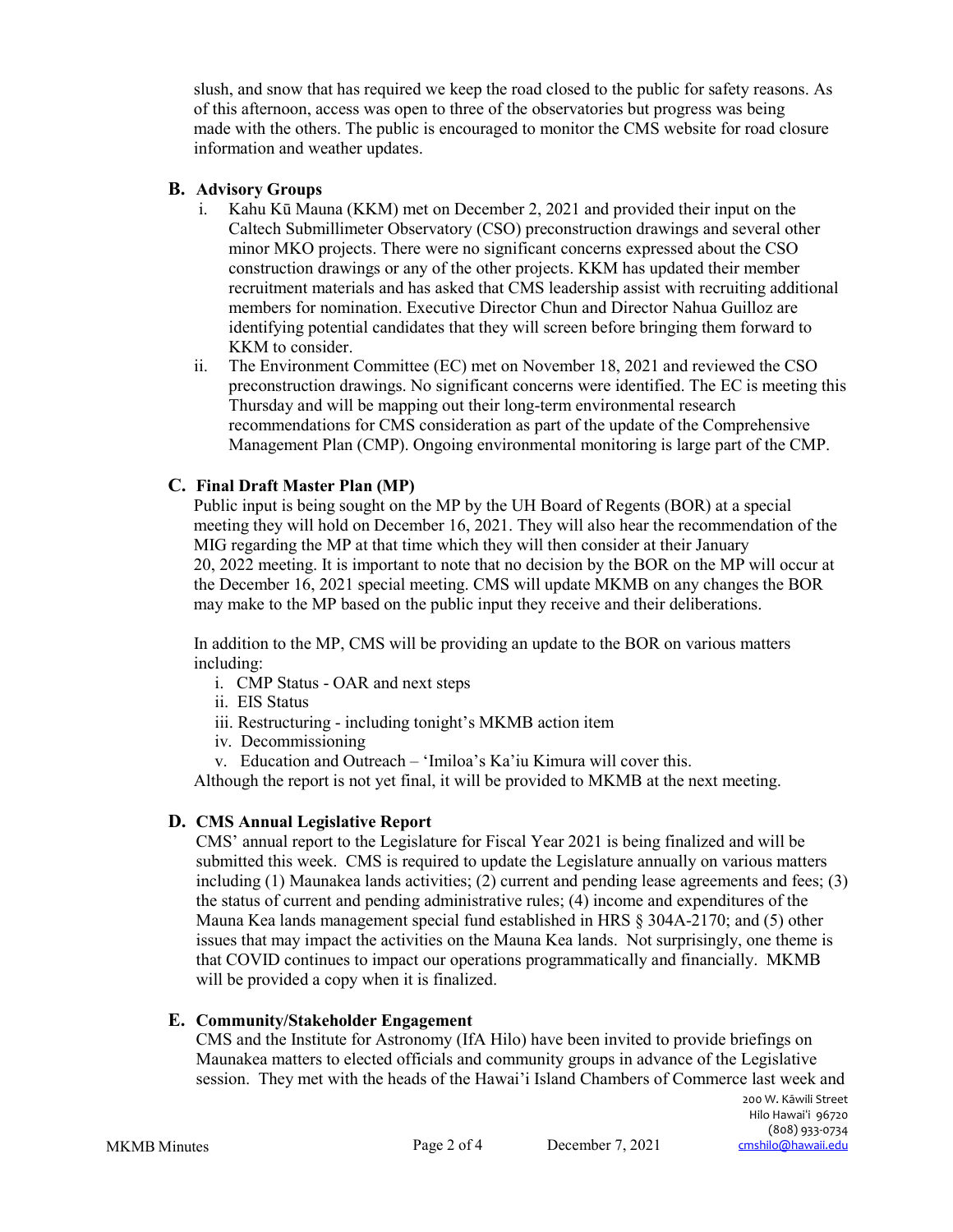have begun briefings with various elected officials and candidates for office.

## **VI. AGENDA ITEMS**

#### **A. Information & Discussion: Review – Caltech Submillimeter Observatory (CSO) Decommissioning – Construction Documents 95% Pre-Final**

Executive Director Greg Chun provided a background that because this is the first decommissioning, CMS wants to make sure all advisory groups are apprised of the process and to give MKMB the opportunity to provide input. KKM, EC and the Design Review Committee (DRC) have all provided input, with no concerns. This is informational only.

Steve Dawe (M3) and Jim Hayes (PSI) provided an overview of the construction documents that incorporate all previous comments of KKM and other groups. This is the document that contractors will use to make bids on, and describes what their role is on each requirement (i.e., training, reports, meetings, monitors, etc.). Discussion occurred about the type of contractors that will be preferred, and how bids will be evaluated in terms of cost and experience. Next steps include a CDUP in January 2022, and possible start of construction in the summer of 2022.

#### **B. Action Item: Recommend for Approval – University of Hawai'i Maunakea Lands Draft Master Plan (MP)**

Executive Director Chun explained that the draft MP has been reviewed many times. This will be a presentation of what has changed from the last version. Jim Hayes (PSI) summarized Appendix A, which shows the public comments, including plan revisions to many of the constructive comments. There is a list of items not addressed in the Draft Master Plan, mainly items that will be addressed in the Draft Comprehensive Management Plan (CMP). Criteria for proposed facilities and developments within UH managed Lands was clarified. Sections were added related to Lighting (7.1.3) and Radio Frequency Emissions (7.1.4) with the desire to preserve viewing conditions. Discussion moved to the other Advisory Committees suggestions, which included educational and commercial uses of the Mauna and potential limits on use. Although the MP provides framework for land uses in the area, there will be other opportunity for community input on future projects.

Executive Director Chun shared that although no one signed up for written or oral testimony at tonight's meeting, there is activity in the Zoom Chat Room. Attendee Mr. Hanalei Fergerstrom is requesting to provide oral testimony, and was allowed to speak. Mr. Fergerstrom expressed that the mountain is his church, and he is the spokesperson for Na Kupuna Moku O Keawe. He keeps trying to work with MKMB but felt they keep selecting people who work for UH, and that is not a broad view of the people. "You are moving so quickly, you are not allowing the community to contribute." The camera turned to Rev. Kalani Souza, who informed that he was participating with the United Nations about the 5th crime of humanity, and that crimes will be charged against individuals.

MKMB member Julie Leialoha heard the speakers and felt the public was provided an opportunity to comment. BOR Regent Wayne Higaki felt the testimony rules should be followed and the Zoom Chat function should be disabled.

MKMB member Leialoha made a motion to accept and recommend approval to the UH BOR of the final draft of the Master Plan. MKMB member Dr. Billy Bergin seconded the motion, and the motion carried unanimously.